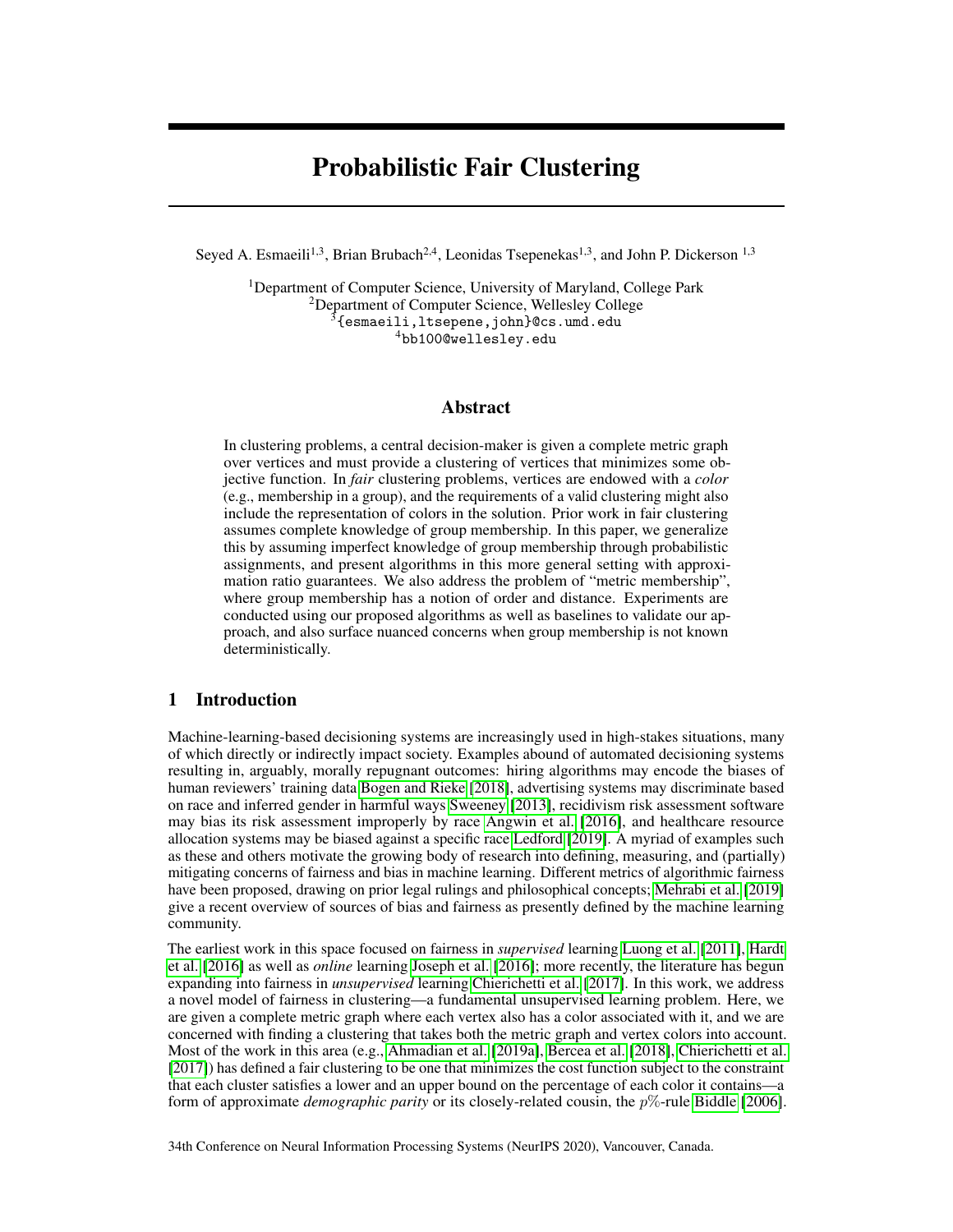We relax the assumption that a vertex's color assignment is known deterministically; rather, for each vertex, we assume only knowledge of a distribution over colors.

Our proposed model addresses many real-world use cases. [Ahmadian et al.](#page-9-0) [\[2019a\]](#page-9-0) discuss clustering news articles such that no political viewpoint—assumed to be known deterministically—dominates any cluster. Here, the color membership attribute—i.e., the political viewpoint espoused by a news article—would not be provided directly but could be predicted with some probability of error using other available features. [Awasthi et al.](#page-10-5) [\[2019\]](#page-10-5) discuss the case of supervised learning when class labels are not known with certainty (e.g., due to noisy crowdsourcing or the use of a predictive model). Our model addresses such motivating applications in the unsupervised learning setting, by defining a fair cluster to be one where the color proportions satisfy the upper and lower bound constraints *in expectation*. Hence, it captures standard deterministic fair clustering as a special case.

**Outline & Contributions.** We begin  $(\S 2)$  with an overview of related research in general clustering, fairness in general machine learning, as well as recent work addressing fairness in unsupervised learning. Next ([§3\)](#page-2-0), we define two novel models of clustering when only probabilistic membership is available: the first assumes that colors are unordered, and the second embeds colors into a metric space, thus endowing them with a notion of order and distance. This latter setting addresses use cases where, e.g., we may want to cluster according to membership in classes such as age or income, whose values are naturally ordered. Following this ([§4\)](#page-3-0), we present two approximation algorithms with theoretical guarantees in the settings above. We also briefly address the (easier but often realistic) "large cluster" setting, where it is assumed that the optimal solution does not contain pathologically small clusters. Finally ([§5\)](#page-6-0), we verify our proposed approaches on four real-world datasets. We note that all proofs are put in the appendix due to the page limit.

# <span id="page-1-0"></span>2 Related Work

Classical forms of the metric clustering problems  $k$ -center,  $k$ -median, and  $k$ -means are well-studied within the context of unsupervised learning and operations research. While all of these problems are NP-hard, there is a long line of work on approximating them and heuristics are commonly used in many practical applications. This vast area is surveyed by [Aggarwal and Reddy](#page-9-1) [\[2013\]](#page-9-1) and we focus on approximation algorithms here. For  $k$ -center, there are multiple approaches to achieve a 2-approximation and this is the best possible unless  $P = NP$  [Hochbaum and Shmoys](#page-11-5) [\[1985\]](#page-11-5), [Gonzalez](#page-10-6) [\[1985a\]](#page-10-6), [Hochbaum and Shmoys](#page-11-6) [\[1986\]](#page-11-6). Research for the best approximations to k-median and k-means is ongoing. For k-median there is a  $(2.675 + \epsilon)$ -approximation with a running time of  $n^{O((1/\epsilon) \log(1/\epsilon))}$  [Byrka et al.](#page-10-7) [\[2014\]](#page-10-7), and for k-means a 6.357-approximation is the best known [Ahmadian et al.](#page-10-8) [\[2019b\]](#page-10-8).

The study of approximation algorithms that achieve demographic fairness for metric clustering was initiated by [Chierichetti et al.](#page-10-2) [\[2017\]](#page-10-2). They considered a variant of k-center and k-median wherein each point is assigned one of two colors and the color of each point is known. Followup work extended the problem setting to the k-means objective, multiple colors, and the possibility of a point being assigned multiple colors (i.e. modeling intersecting demographic groups such as gender and race combined) [Bercea et al.](#page-10-3) [\[2018\]](#page-10-3), [Bera et al.](#page-10-9) [\[2019\]](#page-10-9), [Backurs et al.](#page-10-10) [\[2019\]](#page-10-10), [Huang et al.](#page-11-7) [\[2019\]](#page-11-7). Other work considers the one-sided problem of preventing over-representation of any one group in each cluster rather than strictly enforcing that clusters maintain proportionality of all groups [Ahmadian](#page-9-0) [et al.](#page-9-0) [\[2019a\]](#page-9-0).

In all of the aforementioned cases, the colors (demographic groups) assigned to the points are known a priori. By contrast, we consider a generalization where points are assigned a distribution on colors. We note that this generalizes settings where each point is assigned a single deterministic color. Moreover, our setting is distinct from the setting where points are assigned multiple colors in that we assume each point has a single true color. In the area of supervised learning, the work of [Awasthi](#page-10-5) [et al.](#page-10-5) [\[2019\]](#page-10-5) addressed a similar model of uncertain group membership. Other recent work explores unobserved protected classes from the perspective of assessment [Kallus et al.](#page-11-8) [\[2019\]](#page-11-8). However, no prior work has addressed this model of uncertainty for metric clustering problems in unsupervised learning.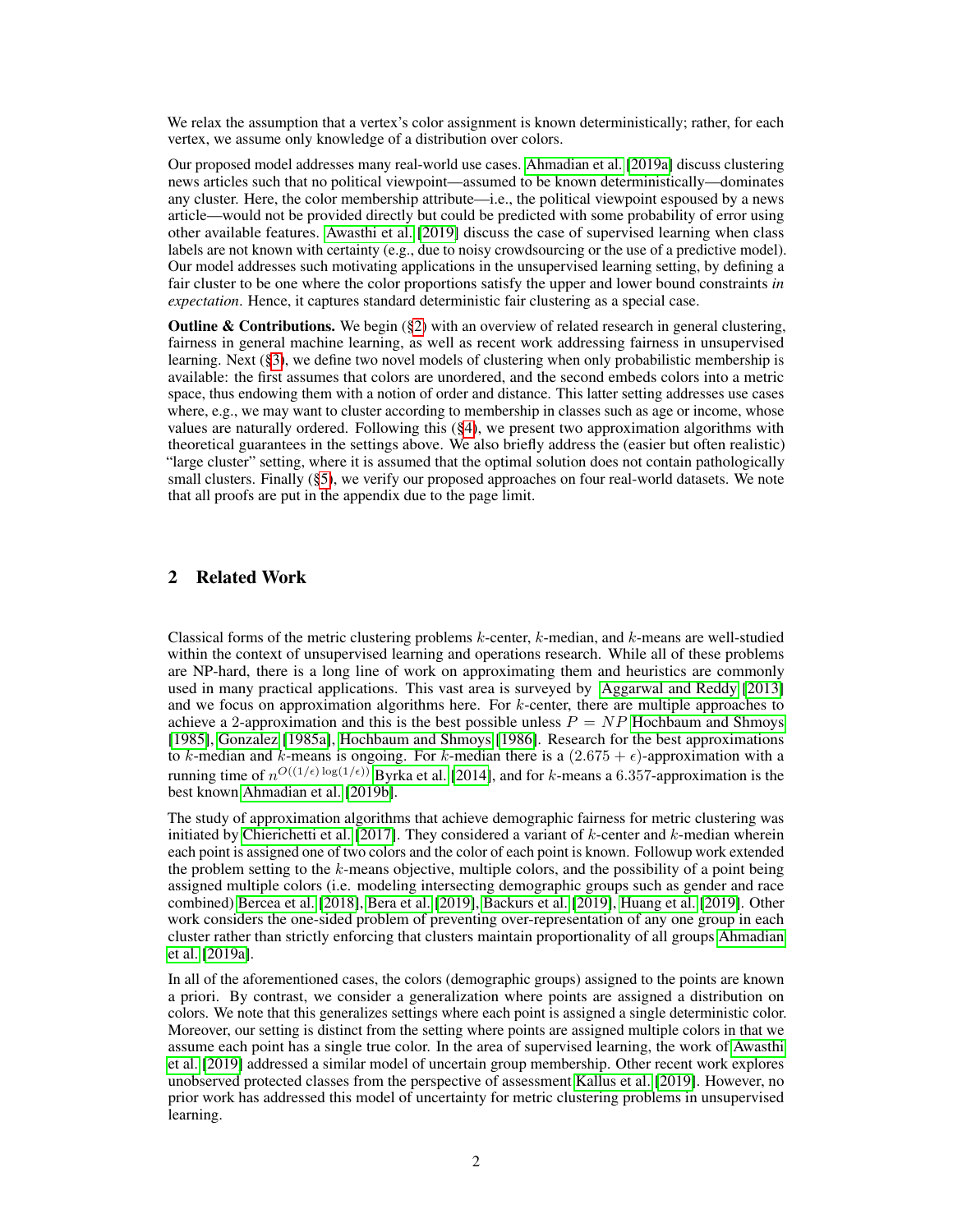# <span id="page-2-0"></span>3 Preliminaries and Problem Definition

Let C be the set of points in a metric space with distance function  $d : C \times C \to \mathbb{R}_{\geq 0}$ . The distance between a point v and a set S is defined as  $d(v, S) = \min_{j \in S} d(v, j)$ . In a k-clustering an objective function  $L^k(\mathcal{C})$  is given, a set  $S \subseteq \mathcal{C}$  of at most k points must be chosen as the set of centers, and each point in C must get assigned to a center in S through an assignment function  $\phi : \mathcal{C} \to S$ , forming a k-partition of the original set:  $C_1, \ldots, C_k$ . The optimal solution is defined as a set of centers and an assignment function that minimizes the objective  $L^k(\mathcal{C})$ . The well known k-center, k-median, and k-means can all be stated as the following problem:

<span id="page-2-1"></span>
$$
\min_{S:|S| \le k,\phi} L_p^k(\mathcal{C}) = \min_{S:|S| \le k,\phi} \left( \sum_{v \in \mathcal{C}} d^p(v,\phi(v)) \right)^{1/p} \tag{1}
$$

where p equals  $\infty$ , 1, and 2 for the case of the k-center, k-median, and k-means, respectively. For such problems the optimal assignment for a point  $v$  is the nearest point in the chosen set of centers  $S$ . However, in the presence of additional constraints such as imposing a lower bound on the cluster size [Aggarwal et al.](#page-9-2) [\[2010\]](#page-9-2) or an upper bound [Khuller and Sussmann](#page-11-9) [\[2000\]](#page-11-9), [Cygan et al.](#page-10-11) [\[2012\]](#page-10-11), [An](#page-10-12) [et al.](#page-10-12) [\[2015\]](#page-10-12) this property no longer holds. This is also true for fair clustering.

To formulate the fair clustering problem, a set of colors  $\mathcal{H} = \{h_1, \ldots, h_\ell, \ldots, h_m\}$  is introduced and each point v is mapped to a color through a given function  $\chi : \mathcal{C} \to \mathcal{H}$ . Previous work in fair clustering [Chierichetti et al.](#page-10-2) [\[2017\]](#page-10-2), [Ahmadian et al.](#page-9-0) [\[2019a\]](#page-9-0), [Bercea et al.](#page-10-3) [\[2018\]](#page-10-3), [Bera et al.](#page-10-9) [\[2019\]](#page-10-9) adds to [\(1\)](#page-2-1) the following proportional representation constraint, i.e.:

<span id="page-2-3"></span>
$$
\forall i \in S, \forall \, h_\ell \in \mathcal{H} : l_{h_\ell} | \mathcal{C}_i | \leq | \mathcal{C}_{i,h_\ell} | \leq u_{h_\ell} | \mathcal{C}_i | \tag{2}
$$

where  $C_{i,h_\ell}$  is the set of points in cluster i having color  $h_\ell$ . The bounds  $l_{h_\ell}, u_{h_\ell} \in (0,1)$  are given lower and upper bounds on the desired proportion of a given color in each cluster, respectively.

In this work we generalize the problem by assuming that the color of each point is not known deterministically but rather probabilistically. We also address the case where the colors lie in a 1-dimensional Euclidean metric space.

## <span id="page-2-2"></span>3.1 Probabilistic Fair Clustering

In *probabilistic fair clustering*, we generalize the problem by assuming that the color of each point is not known deterministically but rather probabilistically. That is, each point v has a given value  $p_v^{h_\ell}$ for each  $h_\ell \in \mathcal{H}$ , representing the probability that point v has color  $h_\ell$ , with  $\sum_{h_\ell \in \mathcal{H}} p_v^{h_\ell} = 1$ .

The constraints are then modified to have the expected color of each cluster fall within the given lower and upper bounds. This leads to the following optimization problem:

<span id="page-2-4"></span>
$$
\min_{S:|S|\leq k,\phi} L_p^k(\mathcal{C})\tag{3a}
$$

s.t. 
$$
\forall i \in S, \forall h_{\ell} \in \mathcal{H} : l_{h_{\ell}} |\phi^{-1}(i)| \leq \sum_{v \in \phi^{-1}(i)} p_v^{h_{\ell}} \leq u_{h_{\ell}} |\phi^{-1}(i)|
$$
 (3b)

Following [Bera et al.](#page-10-9) [\[2019\]](#page-10-9), we define a  $\gamma$  violating solution to be one for which for all  $i \in S$ :

$$
l_{h_{\ell}}|\phi^{-1}(i)| - \gamma \leq \sum_{v \in \phi^{-1}(i)} p_v^{h_{\ell}} \leq u_{h_{\ell}}|\phi^{-1}(i)| + \gamma \tag{4}
$$

This effectively captures the amount  $\gamma$ , by which a solution violates the fairness constraints.

## 3.2 Metric Membership Fair Clustering

Representing a point's (individual's) membership using colors may be sufficient for binary or other unordered categorical variables. However, this may leave information "on the table" when a category is, for example, income or age, since colors do not have an inherent sense of order or distance.

For this type of attribute, the membership can be characterized by a 1-dimensional Euclidean space. Without loss of generality, we can represent the set of all possible memberships as the set of all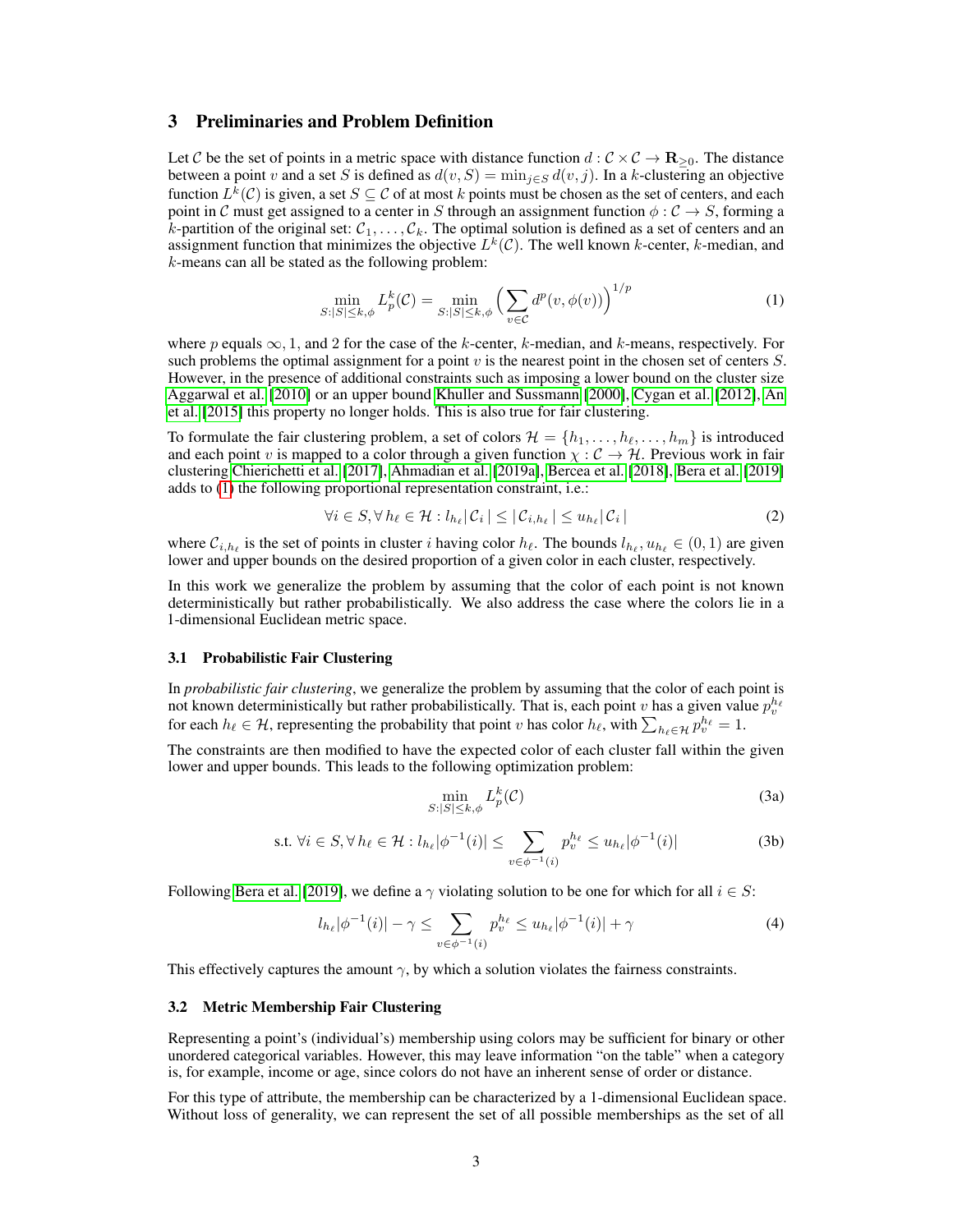consecutive integers from 0 to some  $R > 0$ , where R is the maximum value that can be encountered. Hence, let  $\mathcal{H}_R = \{0, 1, \ldots, R\}$ . Each point v has associated with it a value  $r_v \in \mathcal{H}_R$ . In this problem we require the average total value of each cluster to be within a given interval. Hence:

<span id="page-3-3"></span><span id="page-3-1"></span>
$$
\min_{S:|S| \le k,\phi} L_p^k(\mathcal{C}) \tag{5a}
$$

s.t. 
$$
\forall i \in S : l | \phi^{-1}(i)| \le \sum_{v \in \phi^{-1}(i)} r_v \le u | \phi^{-1}(i)|
$$
 (5b)

where  $l$  and  $u$  are respectively upper and lower bounds imposed on each cluster. We do not have a subscript  $h_\ell$  for either l or u because we essentially only have one color (the metric membership value).

Similar to section [3.1,](#page-2-2) we define a  $\gamma$  violating solution to be one for which  $\forall i \in S$ :

$$
l|\phi^{-1}(i)| - \gamma \le \sum_{v \in \phi^{-1}(i)} r_v \le u|\phi^{-1}(i)| + \gamma \tag{6}
$$

If we consider the case of income, then the objective of [\(5\)](#page-3-1) can be used to force each cluster to have an average income around the global average preventing the possibility of having low or high income individuals from being over or under represented in any given cluster.

## <span id="page-3-0"></span>4 Approximation Algorithms and Theoretical Guarantees

We essentially have two algorithms although they involve similar steps. One algorithm is for the two-color and metric membership case which is discussed in section [\(4.1\)](#page-3-2) and the other algorithm us for the multiple-color case under a large cluster assumption which is discussed in section [\(4.2\)](#page-5-0).

#### <span id="page-3-2"></span>4.1 Algorithms for the Two Color and Metric Membership Case

Our algorithm follows the two step method of [Bera et al.](#page-10-9) [\[2019\]](#page-10-9), although we differ in the LP rounding scheme. Let  $\text{PFC}(k, p)$  denote the probabilistic fair clustering problem. The color-blind clustering problem, where we drop the fairness constraints, is denoted by Cluster $(k, p)$ . Further, define the fair assignment problem  $FA-PFC(S, p)$  as the problem where we are given a fixed set of centers S and the objective is to find an assignment  $\phi$  minimizing  $L_p^k(\mathcal{C})$  and satisfying the fairness constraints [3b](#page-2-3) for probabilistic fair clustering or [5b](#page-2-3) for metric-membership. We prove the following (similar to theorem 2 in [Bera et al.](#page-10-9) [\[2019\]](#page-10-9)):

**Theorem 4.1.** *Given an*  $\alpha$ *-approximation algorithm for* Cluster(k, p) *and*  $\alpha$ <sub>7</sub>*-violating algorithm for* FA-PFC(S, p), a solution with approximation ratio  $\alpha + 2$  *and constraint violation at most*  $\gamma$  *can be achieved for*  $\text{PFC}(k, p)$ *.* 

An identical theorem and proof follows for the metric membership problem as well.

### 4.1.1 Step 1, Color-Blind Approximation Algorithm:

At this step an ordinary (color-blind)  $\alpha$ -approximation algorithm is used to find the cluster centers. For example, the Gonzalez algorithm [Gonzalez](#page-11-10) [\[1985b\]](#page-11-10) can be used for the k-center problem or the algorithm of [Byrka et al.](#page-10-7) [\[2014\]](#page-10-7) can be used for the k-median. This step results in a set S of cluster centers. Since this step does not take fairness into account, the resulting solution does not necessarily satisfy constraints [3b](#page-2-3) for probabilistic fair clustering and [5b](#page-2-3) for metric-membership.

#### 4.1.2 Step 2, Fair Assignment Problem:

In this step, a linear program (LP) is set up to satisfy the fairness constraints. The variables of the LP are  $x_{ij}$  denoting the assignment of point j to center i in S. Specifically, the LP is:

$$
\min \sum_{j \in \mathcal{C}, i \in S} d^p(i, j) x_{ij} \tag{7a}
$$

$$
\text{s.t. } \forall i \in S \text{ and } \forall \, h_\ell \in \mathcal{H} : \tag{7b}
$$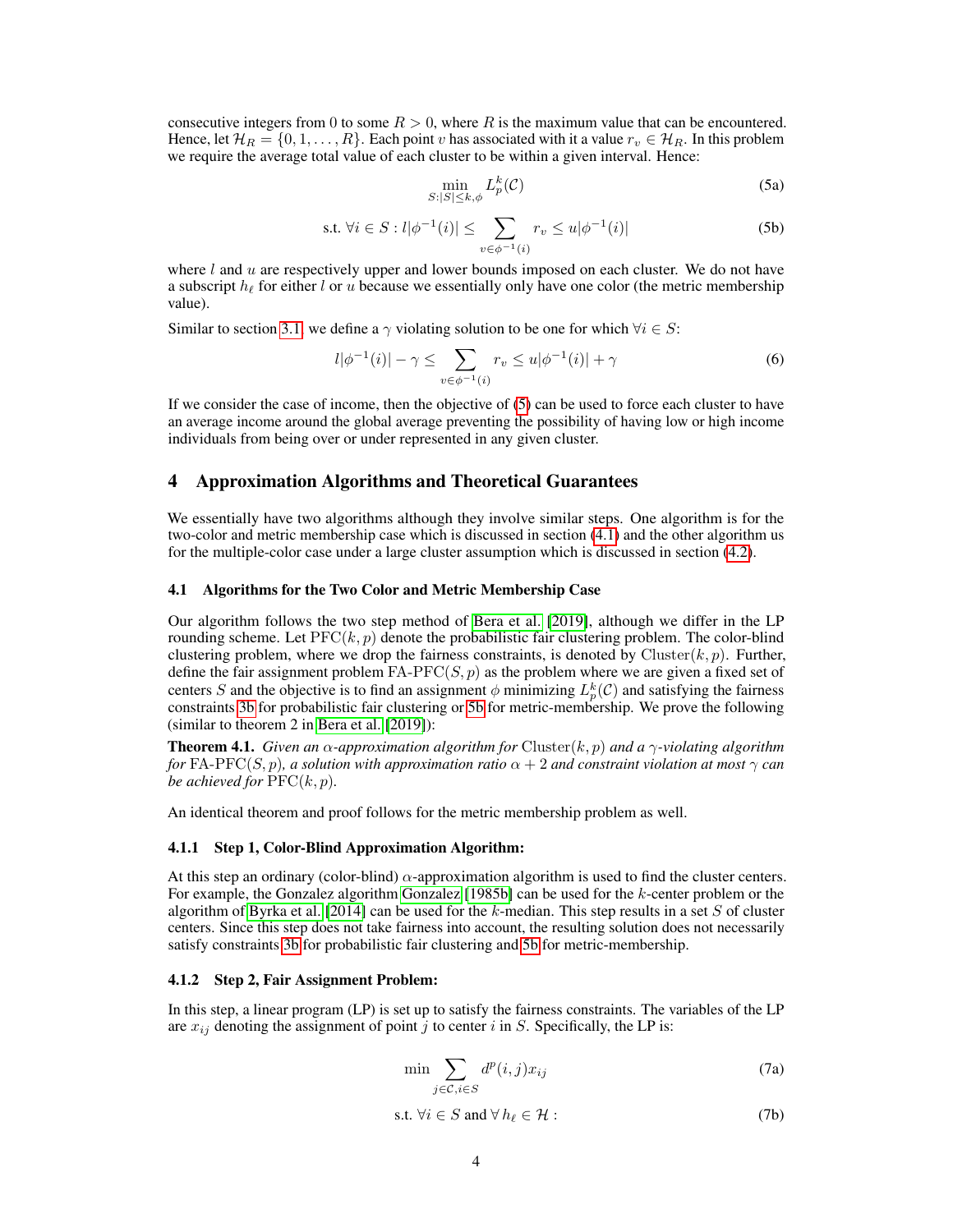$$
l_{h_{\ell}} \sum_{j \in \mathcal{C}} x_{ij} \le \sum_{j \in \mathcal{C}} p_j^{h_{\ell}} x_{ij} \le u_{h_{\ell}} \sum_{j \in \mathcal{C}} x_{ij}
$$
 (7c)

$$
\forall j \in \mathcal{C} : \sum_{i \in S} x_{ij} = 1, \quad 0 \le x_{ij} \le 1 \tag{7d}
$$

<span id="page-4-0"></span>Since the LP above is a relaxation of FA-PFC(S, p), we have  $\text{OPT}_{\text{FA-PFC}}^{\text{LP}} \leq \text{OPT}_{\text{FA-PFC}}$ . We note that for  $k$ -center there is no objective, instead we have the following additional constraint:  $x_{ij} = 0$  if  $d(i, j) > w$  where w is a guess of the optimal radius. Also, for k-center the optimal value is always the distance between two points. Hence, through a binary search over the polynomiallysized set of distance choices we can WLOG obtain the minimum satisfying distance. Further, for the metric membership case  $p_j^{h_\ell}, l_{h_\ell}$  and  $u_j$  in [7c](#page-4-0) are replaced by  $r_j, l$  and u, respectively.

What remains is to round the fractional assignments  $x_{ij}$  resulting from solving the LP.

#### 4.1.3 Rounding for the Two Color and Metric Membership Case

First we note the connection between the metric membership problem and the two color case of probabilistic fair clustering. Effectively the set  $\mathcal{H}_R = \{0, 1, \ldots, R\}$  is the unnormalized version of the set of probabilities  $\{0, \frac{1}{R}, \frac{2}{R}, \dots, 1\}$ . Our rounding method is based on calculating a minimum-

## <span id="page-4-1"></span>**Algorithm 1** Form Flow Network Edges for Culster  $C_i$

 $\vec{A}_i$  are the points  $j \in \phi^{-1}(i)$  in non-increasing order of  $p_j$ initialize array  $\vec{a}$  of size  $|C_i|$  to zeros, and set  $s = 1$ put the assignment  $x_{ij}$  for each point j in  $\vec{A}_i$  in  $\vec{z}_i$  according the vertex order in  $\vec{A}_i$ for  $q=1$  to  $\left|C_{i}\right|$  do  $\vec{a}(q) = \vec{a}(q) + x_{i\vec{A}_i(s)}$ , and add edge  $(\vec{A}_i(s), q)$  $\vec{z_i}(s) = 0$  $s = s + 1$  {Move to the next vertex} repeat valueToAdd =  $min(1 - \vec{a}(q), \vec{z}_i(s))$  $\vec{a}(q) = \vec{a}(q) + \text{valueToAdd}$ , and add edge  $(\vec{A}_i(s), q)$  $\vec{z}_i(s) = \vec{z}_i(s) - \text{valueToAdd}$ if  $\vec{z}_i(s) = 0$  then  $s = s + 1$ end if **until**  $\vec{a}(q) = 1$  or  $s > |\vec{A}_i|$  {until we have accumulated 1 or ran out of vertices} end for

cost flow in a carefully constructed graph. For each  $i \in S$ , a set  $C_i$  with  $|C_i| = \left[\sum_{j \in \mathcal{C}} x_{ij}\right]$  vertices is created. Moreover, the set of vertices assigned to cluster *i*, i.e.  $\phi^{-1}(i) = \{j \in \mathcal{C} | x_{ij} > 0\}$  are sorted in a non-increasing order according to the associated value  $r_j$  and placed into the array  $\vec{A}_i$ . A vertex in  $C_i$  (except possibly the last) is connected to as many vertices in  $\vec{A}_i$  by their sorting order until it accumulates an assignment value of 1. A vertex in  $\vec{A}_i$  may be connected to more than one vertex in  $C_i$  if that causes the first vertex in  $C_i$  to accumulate an assignment value of 1 with some assignment still remaining in the  $\vec{A}_i$  vertex. In this case the second vertex in  $C_i$  would take only what remains of the assignment. See Algorithm [1](#page-4-1) for full details. Appendix C demonstrates an example.

We denote the set of edges that connect all points in C to points in  $C_i$  by  $E_{\mathcal{C},C_i}$ . Also, let  $V_{flow}$  =  $\mathcal{C} \cup (\cup_{i \in S} C_i) \cup S \cup \{t\}$  and  $E_{flow} = E_{\mathcal{C}, C_i} \cup E_{C_i, S} \cup E_{S,t}$ , where  $E_{C_i, S}$  has an edge from every vertex in  $C_i$  to the corresponding center  $i \in S$ . Finally  $E_{S,t}$  has an edge from every vertex i in S to the sink t if  $\sum_{j \in \mathcal{C}} x_{ij} > \left| \sum_{j \in \mathcal{C}} x_{ij} \right|$ . The demands, capacities, and costs of the network are:

• Demands: Each  $v \in C$  has demand  $d_v = -1$  (a supply of 1),  $d_u = 0$  for each  $u \in C_i$ ,  $d_i = \left| \sum_{j \in \mathcal{C}} x_{ij} \right|$  for each  $i \in S$ . Finally t has demand  $d_t = |\mathcal{C}| - \sum_{i \in S} d_i$ .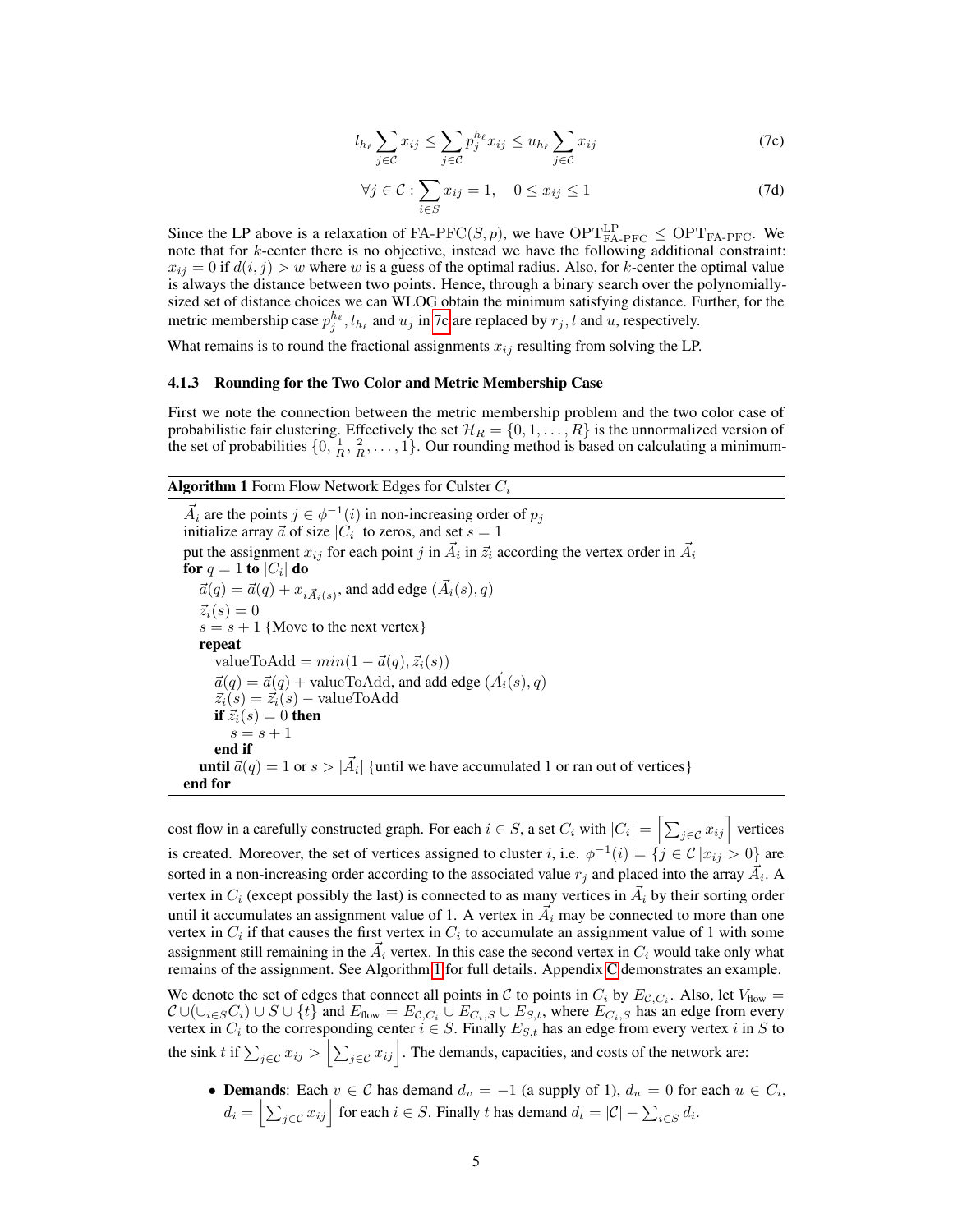- **Capacities**: All edge capacities are set to 1.
- Costs: All edges have cost 0, expect the edges in  $E_{\mathcal{C},C_i}$  where  $\forall (v, u) \in E_{\mathcal{C},C_i}$ ,  $d(v, u) =$  $d(v, i)$  for the k-median and  $d(v, u) = d^2(v, i)$ . For the k-center, either setting suffices.

See Figure [1](#page-5-1) for an example. It is clear that the entire demand is  $|C|$  and that this is the maximum possible flow. The LP solution attains that flow. Further, since the demands, capacities and distances are integers, an optimal integral minimum-cost flow can be found in polynomial time. If  $\bar{x}_{ij}$  is the integer assignment that resulted from the flow computation, then violations are as follows:

Theorem 4.2. *The number of vertices assigned to a clus*ter (cluster size) is violated by at most 1, i.e.  $|\sum_{j\in\mathcal{C}}\bar{x}_{ij} \sum_{j\in\mathcal{C}} x_{ij}|\leq 1$ . Further for metric membership, the violation in the average value is at most R, i.e.  $|\sum_{j\in\mathcal{C}}\bar{x}_{ij}r_j \sum_{j \in \mathcal{C}} x_{ij} r_j \vert \leq R$ . It follows that for the probabilistic *case, the violation in the expected value is at most 1.*

<span id="page-5-1"></span>

Figure 1: Network flow construction.

Our rounding scheme results in a violation for the two

color probabilistic case that is at most 1, whereas for metric-membership it is R. The violation of R for the metric membership case suggests that the rounding is too loose, therefore we show a lower bound of at least  $\frac{R}{2}$  for any rounding scheme applied to the resulting solution. This also makes our rounding asymptotically optimal.

Theorem 4.3. *Any rounding scheme applied to the resulting solution has a fairness constraint violation of at least*  $\frac{R}{2}$  *in the worst case.* 

#### <span id="page-5-0"></span>4.2 Algorithms for the Multiple Color Case Under a Large Cluster Assumption:

First, we point out that for the multi-color case, the algorithm is based on the assumption that the cluster size is large enough. Specifically:

<span id="page-5-2"></span>**Assumption 4.1.** Each cluster in the optimal solution should have size at least  $L = \Omega(n^r)$  where  $r \in (0, 1)$ .

We firmly believe that the above is justified in real datasets. Nonetheless, the ability to manipulate the parameter  $r$ , gives us enough flexibility to capture all occurring real-life scenarios.

<span id="page-5-3"></span>Theorem 4.4. *If Assumption [4.1](#page-5-2) holds, then independent sampling results in the amount of color for each clusters to be concentrated around its expected value with high probability.*

Given Theorem [4.4](#page-5-3) our solution essentially forms a reduction from the problem of probabilistic fair clustering  $\text{PFC}(k, p)$  to the problem of deterministic fair clustering with lower bounded cluster sizes which we denote by  $DFC_{LB}(k, p, L)$  (the color assignments are known deterministically and each cluster is constrained to have size at least  $L$ ). Our algorithm  $(2)$  involves three steps. In the first

<span id="page-5-4"></span>

|  |  |  | <b>Algorithm 2</b> Algorithm for Large Cluster $\text{PFC}(k, p)$ |  |  |
|--|--|--|-------------------------------------------------------------------|--|--|
|--|--|--|-------------------------------------------------------------------|--|--|

Input:  $\mathcal{C}, d, k, p, L, \{(l_{h_\ell}, u_{h_\ell})\}_{h_\ell \in \mathcal{H}}$ Relax the upper and lower by  $\epsilon: \forall h_\ell \in \mathcal{H}, l_{h_\ell} \leftarrow l_{h_\ell} (1 - \epsilon)$  and  $u_{h_\ell} \leftarrow u_{h_\ell} (1 + \epsilon)$ For each point  $v \in \mathcal{C}$  sample its color independently according to  $p_v^{h_\ell}$ Solve the deterministic fair clustering problem with lower bounded clusters  $DFC<sub>LB</sub>(k, p, L)$  over the generated instance and return the solution.

step, the upper and lower bounds are relaxed since -although we have high concentration guarantees around the expectation- in the worst case the expected value may not be realizable (could not be an integer). Moreover the upper and lower bounds could coincide with the expected value causing violations of the bounds with high probability. See appendix B for more details.

After that, the color assignments are sampled independently. The following deterministic fair clustering problem is solved for resulting set of points:

(8a)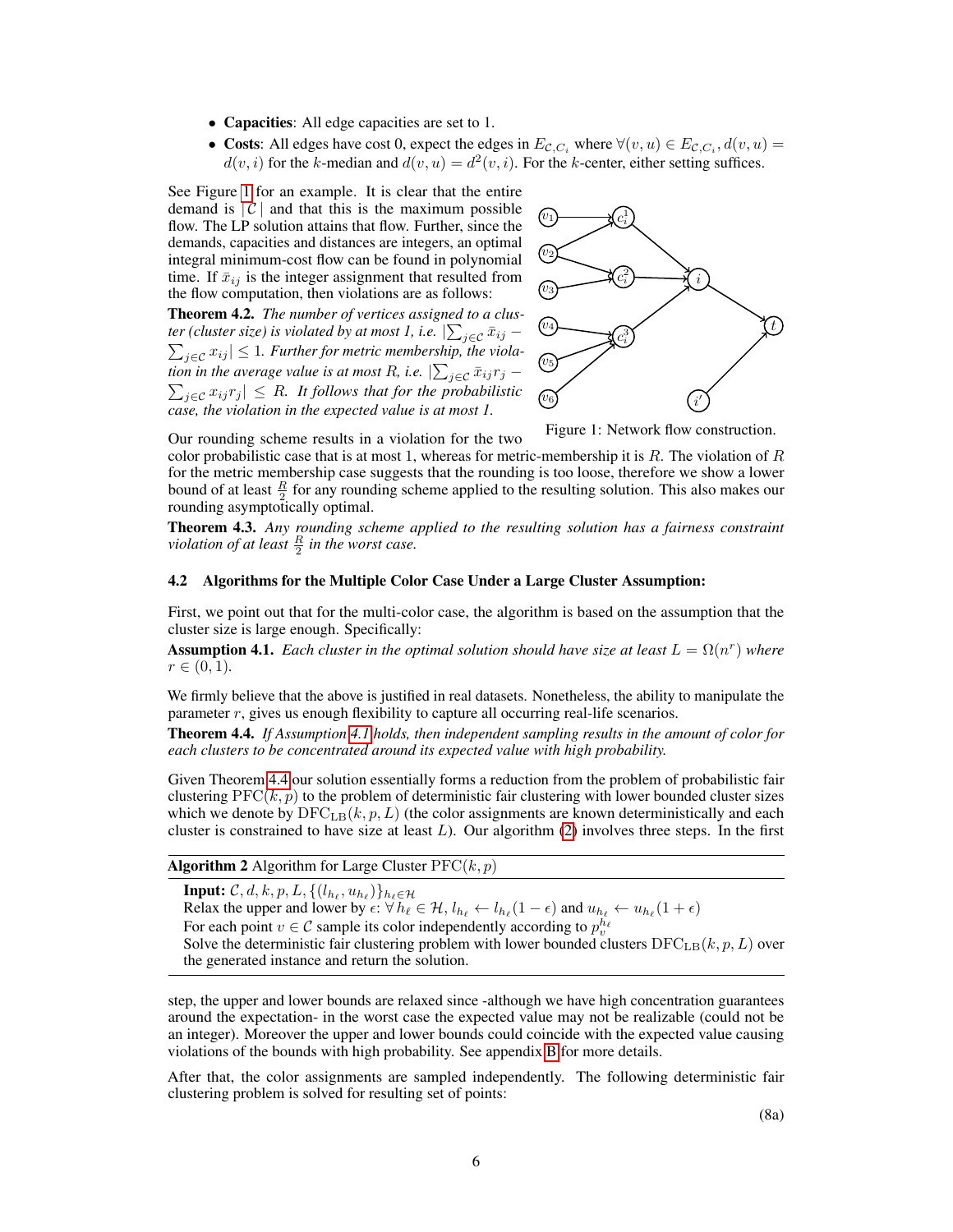s.t. 
$$
\forall i \in S : (1 - \delta)l_{h_{\ell}}|\mathcal{C}_i| \leq |\mathcal{C}_{i,h_{\ell}}| \leq (1 + \delta)u_{h_{\ell}}|\mathcal{C}_i|
$$
 (8b)

$$
\forall i \in S : |\mathcal{C}_i| \ge L \tag{8c}
$$

The difference between the original deterministic fair clustering problem and the above is that the bounds are relaxed by  $\epsilon$  and a lower bound L is required on the cluster size. This is done in order to guarantee that the resulting solution satisfies the relaxed upper and lower bounds in expectation, because small size clusters do not have a Chernoff bound and therefore nothing ensures that they are valid solutions to the original  $\text{PFC}(k, p)$  problem.

The algorithm for solving deterministic fair clustering with lower bounded cluster sizes  $DFC_{LB}$  is identical to the algorithm for solving the original deterministic fair clustering [Bera et al.](#page-10-9) [\[2019\]](#page-10-9), [Bercea et al.](#page-10-3) [\[2018\]](#page-10-3) problem with the difference being that the setup LP will have a bound on the cluster size. That is we include the following constraint  $\forall i \in S : \sum_{ij} x_{ij} \geq L$ . See appendix E for further details. In theorem A.2 we show that it has an approximation ratio of  $\alpha + 2$  like the ordinary (deterministic) fair clustering case, where again  $\alpha$  is the approximation ratio of the color blind algorithm.

**Theorem 4.5.** *Given an instance of the probabilistic fair clustering problem*  $\text{PFC}(k, p)$ *, with high probability algorithm* [2](#page-5-4) *results in a solution with violation at most*  $\epsilon$  *and approximation ratio*  $(\alpha + 2)$ *.* 

# <span id="page-6-0"></span>5 Experiments

We now evaluate the performance of our algorithms over a collection of real-world datasets. We give experiments in the two (unordered) color case ([§5.2\)](#page-6-1), metric membership (i.e., ordered color) case  $(\S$ 5.3), as well as under the large cluster assumption  $(\S$ 5.4). We include experiments for the k-means case here, and the (qualitatively similar)  $k$ -center and  $k$ -median experiments to Appendix F.

#### 5.1 Experimental Framework

**Hardware & Software.** We used only commodity hardware through the experiments: Python 3.6 on a MacBook Pro with 2.3GHz Intel Core i5 processor and 8GB 2133MHz LPDDR3 memory. A state-of-the-art commercial optimization toolkit, CPLEX [Manual](#page-11-11) [\[2016\]](#page-11-11), was used for solving all LPs. NetworkX [Hagberg et al.](#page-11-12) [\[2013\]](#page-11-12) was used to solve minimum cost flow problems, and Scikit-learn [Pedregosa et al.](#page-11-13) [\[2011\]](#page-11-13) for standard machine learning tasks such as training SVMs, pre-processing, and performing traditional k-means clustering.

Color-Blind Clustering. The color-blind clustering algorithms we use are as follows.

- [Gonzalez](#page-11-10) [\[1985b\]](#page-11-10) gives a 2-approximation for  $k$ -center.
- We use Scikit-learn's  $k$ -means++ module.
- A 5-approximation algorithm due to [Arya et al.](#page-10-13) [\[2004\]](#page-10-13) modified with D-sampling [Arthur](#page-10-14) [and Vassilvitskii](#page-10-14) [\[2006\]](#page-10-14) according to [Bera et al.](#page-10-9) [\[2019\]](#page-10-9).

**Generic-Experimental Setup and Measurements.** For a chosen dataset, a given color  $h_\ell$  would have a proportion  $f_{h_\ell} = \frac{|v \in \mathcal{C} | \chi(v) = h_\ell |}{|\mathcal{C}|}$ . Following [Bera et al.](#page-10-9) [\[2019\]](#page-10-9), the lower bound is set to  $l_{h_\ell} = (1 - \delta)r_{h_\ell}$  and the upper bound is to  $u_{h_\ell} = \frac{f_{h_\ell}}{(1 - \delta)}$ . For metric membership, we similarly have  $f = \frac{\sum_{v \in C} r_v}{|C|}$  as the proportion,  $l = (1 - \delta)f$  and  $u = \frac{f}{1 - \delta}$  as the lower and upper bound, respectively. We set  $\delta = 0.2$ , as [Bera et al.](#page-10-9) [\[2019\]](#page-10-9) did, unless stated otherwise.

For each experiment, we measure the price of fairness  $\text{POF} = \frac{\text{Fair Solution Cost}}{\text{Color-Blind Cost}}$ . We also measure the maximum additive violation  $\gamma$  as it appears in inequalities [4](#page-2-4) and [6.](#page-3-3)

#### <span id="page-6-1"></span>5.2 Two Color Case

Here we test our algorithm for the case of two colors with probabilistic assignment. We use the Bank dataset [Moro et al.](#page-11-14) [\[2014\]](#page-11-14) which has 4,521 data points. We choose marital status, a categorical variable, as our fairness (color) attribute. To fit the binary color case, we merge single and divorced into one category. Similar to the supervised learning work due to [Awasthi et al.](#page-10-5) [\[2019\]](#page-10-5), we make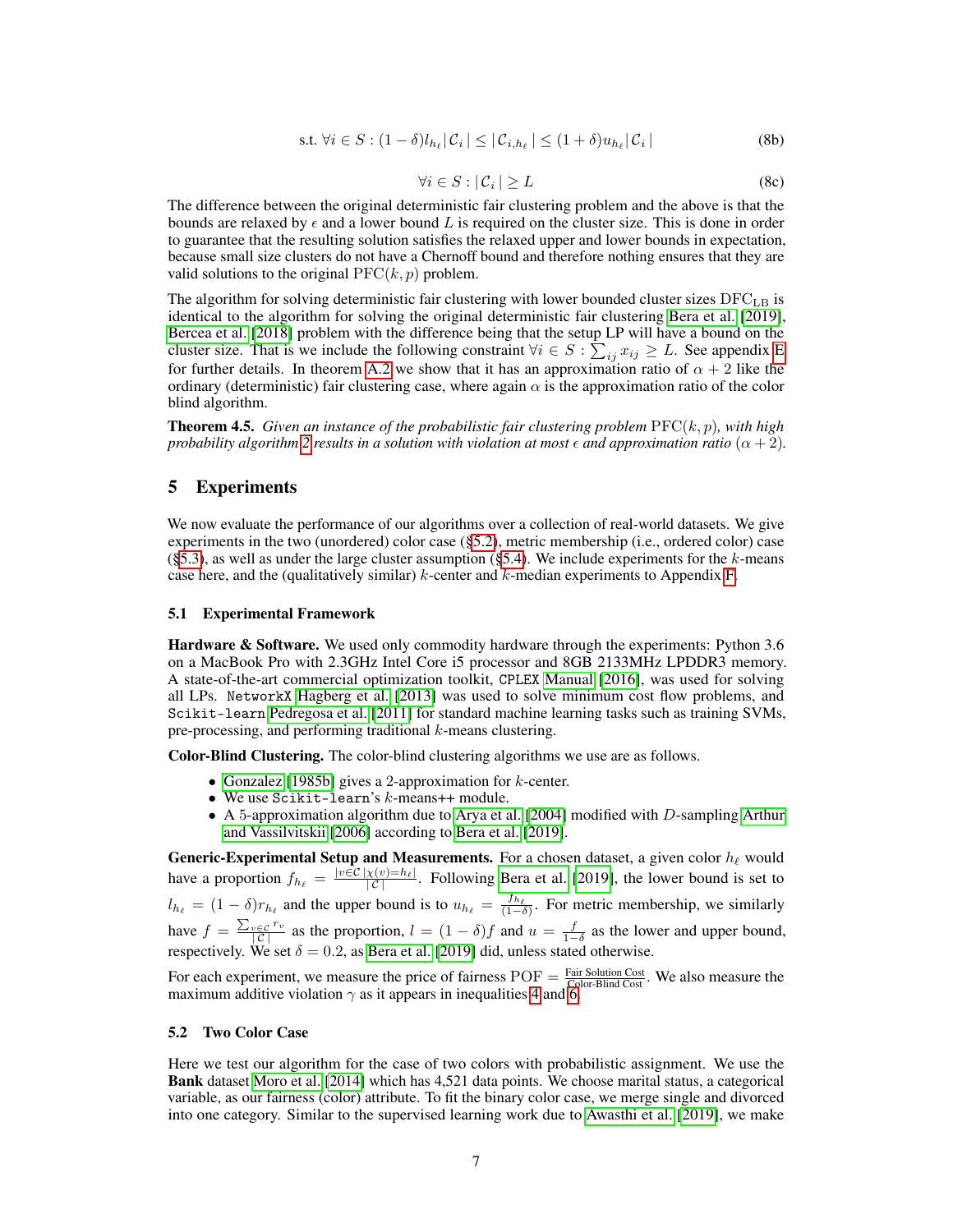<span id="page-7-1"></span>

Figure 2: For  $p_{\text{acc}} = 0.7 \& p_{\text{acc}} = 0.8$ , showing (a): #clusters vs. maximum additive violation; (b): #clusters vs. POF .

Bank's deterministic color assignments probabilistic by independently perturbing them for each point with probability  $p_{noise}$ . Specifically, if v originally had color  $c_v$ , then now it has color  $c_v$  with probability  $1 - p_{noise}$  instead. To make the results more interpretable, we define  $p_{acc} = 1 - p_{noise}$ . Clearly,  $p_{\text{acc}} = 1$  corresponds to the deterministic case, and  $p_{\text{acc}} = \frac{1}{2}$  corresponds to completely random assignments.

In Fig. [2\(](#page-7-1)a), we see that the violations of the color-blind solution can be as large as 25 while our algorithm is within the theoretical guarantee that is less than 1. In Fig. [2\(](#page-7-1)b), we see that in spite of the large violation, fairness is achieved at a low relative efficiency loss, not exceeding  $2\%$  (POF  $\leq$  1.02). In appendix F.1 we show further experiments which explore the relationship between  $p_{\text{acc}}$  and POF. We also show that the simple solution of assigning the most probable color does not work.

## <span id="page-7-0"></span>5.3 Metric Membership

Here we test our algorithm for the metric membership problem. We use two additional well-known datasets: Adult [Kohavi](#page-11-15) [\[1996\]](#page-11-15), with age being the fairness attribute, and CreditCard [Yeh and Lien](#page-12-1) [\[2009\]](#page-12-1), with credit being the fairness attribute. We apply a pre-processing step where for each point we subtract the minimum value of the fairness attribute over the entire set. This has the affect of reducing the maximum fairness attribute value, thus reducing the maximum violation of  $\frac{1}{2}R$ , but still keeping the values non-negative.

Fig. [3](#page-7-2) (a) shows POF with respect to the number of clusters. For the **Adult** dataset, POF is at most less than 5%, whereas for the CreditCard dataset it is as high at 25%. While the POF, intuitively, rises with the number of clusters allowed, it is substantially higher with the **CreditCard** dataset. This may be explained because of the correlation that exists between credit and other features represented in the metric space.

<span id="page-7-2"></span>

Figure 3: Adult and CreditCard dataset results: (a) #Clusters (x-axis) vs. POF (y-axis), and (b):#Clusters (x-axis) vs. normalized maximum additive violation (y-axis).

In Fig. [3](#page-7-2) (b), we compare the number of clusters against the normalized maximum additive violation. The normalized maximum additive violation is the same maximum additive violation  $\gamma$  from inequal-ity [6—](#page-3-3)but normalized by  $R$ . We see that the normalized maximum additive violation is indeed less than 1 as theoretically guaranteed by our algorithm, where for the color-blind solution it is as high as 250.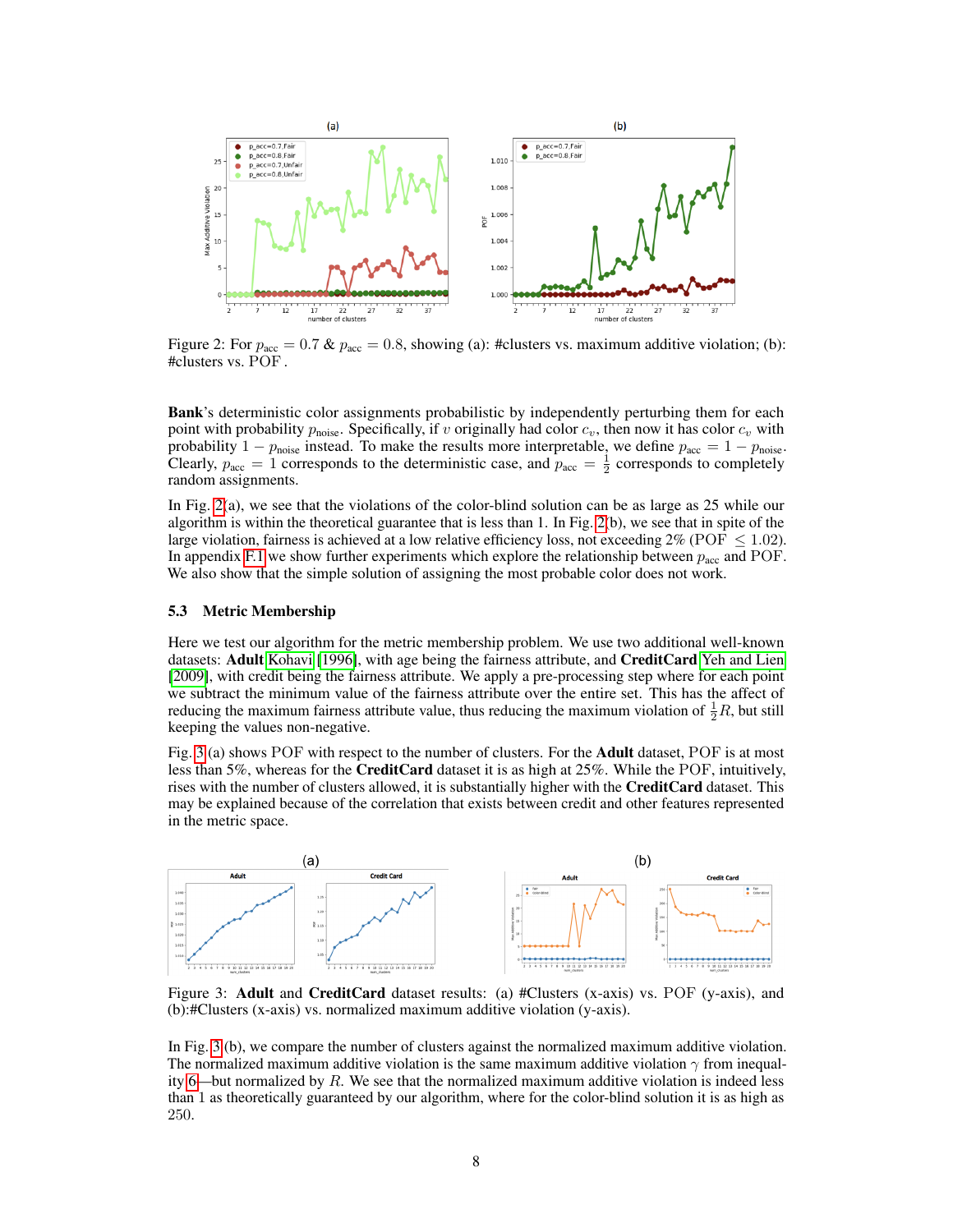#### <span id="page-8-0"></span>5.4 The Large Cluster Assumption

Here we test our algorithm for the case of probabilistically assigned multiple colors under Assumption [4.1,](#page-5-2) which addresses cases where the optimal clustering does not include pathologically small clusters. We use the Census1990 [Meek et al.](#page-11-16) [\[2002\]](#page-11-16) dataset. We note that Census1990 is large, with over 2.4 million points. We use age groups (attribute dAge in the dataset) as our fairness attribute, which yields 7 age groups (colors).<sup>[1](#page-8-1)</sup> We then sample 100,000 data points and use them to train an SVM classifier<sup>[2](#page-8-2)</sup> to predict the age group memberships. The classifier achieves an accuracy of around 68%. We use the clas-

<span id="page-8-3"></span>

Figure 4: Plot showing the performance of our independent sampling algorithm over the Census1990 dataset for  $k = 5$  clusters with varying values on the cluster size lower bound: (a) maximum violation normalized by the cluster size, (b) the price of fairness.

sifier to predict the memberships of another 100,000 points not included in the training set, and sample from that to form the probabilistic assignment of colors.

Fig. [4](#page-8-3) shows the output of our large cluster algorithm over 100,000 points and  $k = 5$  clusters with varying lower bound assumptions. Since the clusters here are large, we normalize the additive violations by the cluster size. We see that our algorithm results in normalized violation that decrease as the lower bound on the cluster size increases—eventually dropping below 20%. The POF is high relative to our previous experiments, but still less than 50%.

## 6 Conclusions & Future Research

Prior research in fair clustering assumes deterministic knowledge of group membership. We generalized prior work by assuming probabilistic knowledge of group membership. In this new model, we presented novel clustering algorithms in this more general setting with approximation ratio guarantees. We also addressed the problem of "metric membership," where different groups have a notion of order and distance—this addresses real-world use cases where parity must be ensured over, e.g., age or income. We also conducted experiments on slate of datasets. The algorithms we propose come with strong theoretical guarantees; on real-world data, we showed that those guarantees are easily met. Future research directions involve the assignment of *multiple colors* (e.g., race as well as self-reported gender) to vertices, in addition to the removal of assumptions such as the large cluster assumption.

<span id="page-8-1"></span> $1_G$  Group 0 is extremely rare, to the point that it violates the "large cluster" assumption for most experiments; therefore, we merged it with Group 1, its nearest age group.

<span id="page-8-2"></span><sup>2</sup>We followed standard procedures and ended up with a standard RBF-based SVM; the accuracy of this SVM is somewhat orthogonal to the message of this paper, and rather serves to illustrate a real-world, noisy labeler.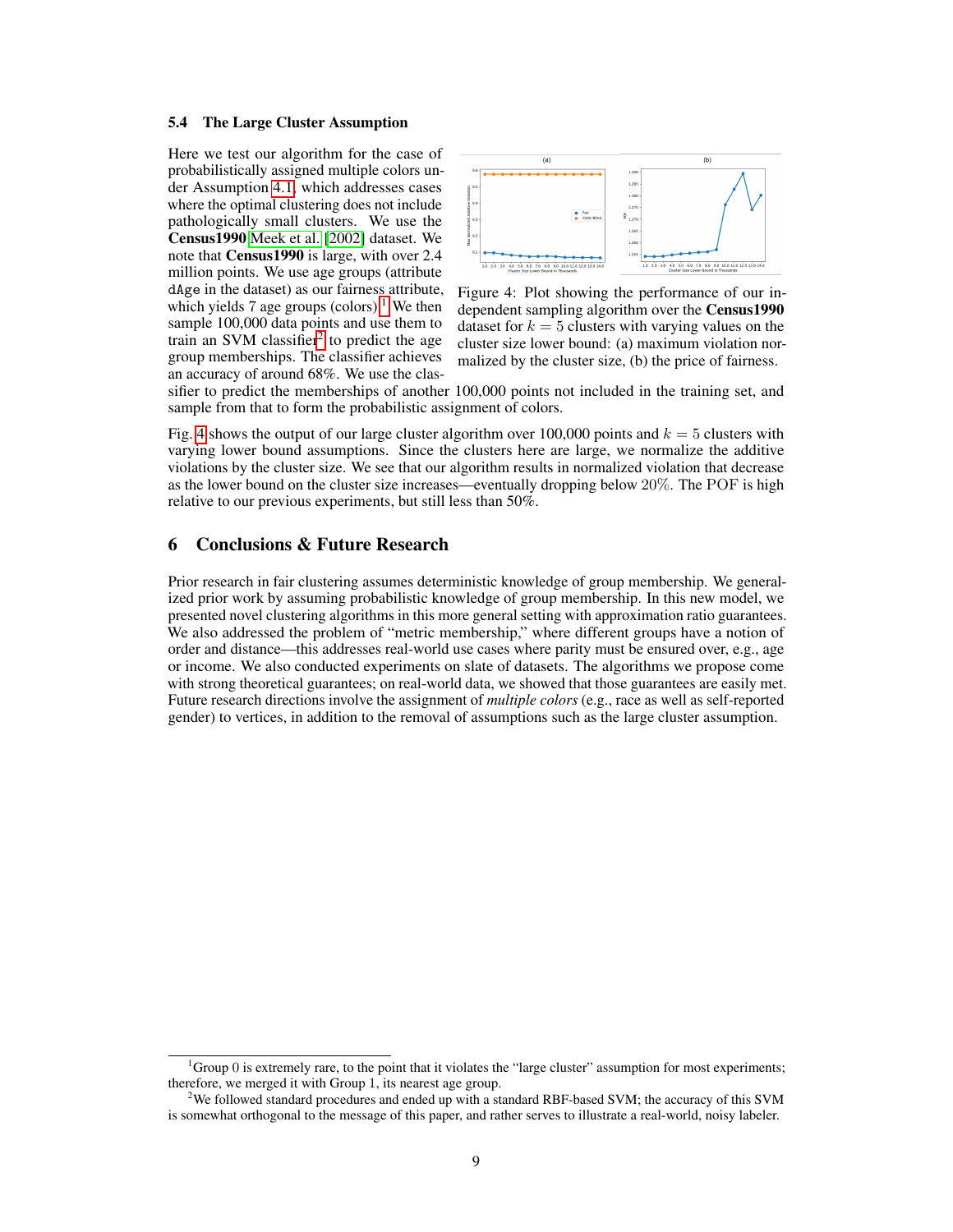# Broader Impact

Guaranteeing that the color proportions are maintained in each cluster satisfies group (demographic) fairness in clustering. In real-world scenarios, however, group membership may not be known with certainty but rather probabilistically (e.g., learned by way of a machine learning model). Our paper addresses fair clustering in such a scenario and therefore both generalizes that particular (and well-known) problem statement and widens the scope of the application. In settings where a groupfairness-aware clustering algorithm is appropriate to deploy, we believe our work could increase the robustness of those systems. That said, we do note (at least) two broader points of discussion that arise when placing potential applications of our work in the greater context of society:

- We address a specific definition of fairness. While the formalization we address is a common one that draws directly on legal doctrine such as the notion of disparate impact, as expressed by [Feldman et al.](#page-10-15) [\[2015\]](#page-10-15) and others, we note that the Fairness, Accountability, Transparancy, and Ethics (FATE) in machine learning community has identified *many* such definitions [Verma and Rubin](#page-12-2) [\[2018\]](#page-12-2). Yet, there is a growing body of work exploring the gaps between the FATE-style definitions of fairness and those desired in industry (see, e.g., recent work due to [Holstein et al.](#page-11-17) [\[2019\]](#page-11-17) that interviews developers about their wants and needs in this space), and there is growing evidence that stakeholders may not even comprehend those definitions in the first place [Saha et al.](#page-12-3) [\[2020\]](#page-12-3). Indeed, "deciding on a definition of fairness" is an inherently morally-laden, application-specific decision, and we acknowledge that making a prescriptive statement about whether or not our model is *appropriate* for a particular use case is the purview of both technicians, such as ourselves, and policymakers and/or other stakeholders.
- Our work is motivated by the assumption that, in many real-world settings, group membership may not be known deterministically. If group membership is being estimated by a machine-learning-based model, then it is likely that this estimator itself could incorporate bias into the membership estimate; thus, our final clustering could also reflect that bias. As an example, take a bank in the United States; here, it may not be legal for a bank to store information on sensitive attributes—a fact made known recently by the "Apple Card" fiasco of late 2019 [Knight](#page-11-18) [\[2019\]](#page-11-18). Thus, to audit algorithms for bias, it may be the case that either the bank or a third-party service infers sensitive attributes from past data, which likely introduces bias into the group membership estimate itself. (See recent work due to [Chen](#page-10-16) [et al.](#page-10-16) [\[2019\]](#page-10-16) for an in-depth discussion from the point of view of an industry-academic team.)

We have tried to present this work without making normative statements about, e.g., the definition of fairness used; still, we emphasize the importance of open dialog with stakeholders in any system, and acknowledge that our proposed approach serves as one part of a larger application ecosystem.

# Acknowledgments

Dickerson and Esmaeili were supported in part by NSF CAREER Award IIS-1846237, DARPA GARD Award #HR112020007, DARPA SI3-CMD Award #S4761, DoD WHS Award #HQ003420F0035, NIH R01 Award NLM-013039-01, and a Google Faculty Research Award. We thank Keegan Hines for discussion about "fairness under unawareness" in practical settings, and for pointers to related literature.

# References

<span id="page-9-1"></span>Charu C Aggarwal and Chandan K Reddy. Data clustering: Algorithms and applications. 2013.

- <span id="page-9-2"></span>Gagan Aggarwal, Rina Panigrahy, Tomás Feder, Dilys Thomas, Krishnaram Kenthapadi, Samir Khuller, and An Zhu. Achieving anonymity via clustering. *ACM Transactions on Algorithms (TALG)*, 6(3):49, 2010.
- <span id="page-9-0"></span>Sara Ahmadian, Alessandro Epasto, Ravi Kumar, and Mohammad Mahdian. Clustering without over-representation. *arXiv preprint arXiv:1905.12753*, 2019a.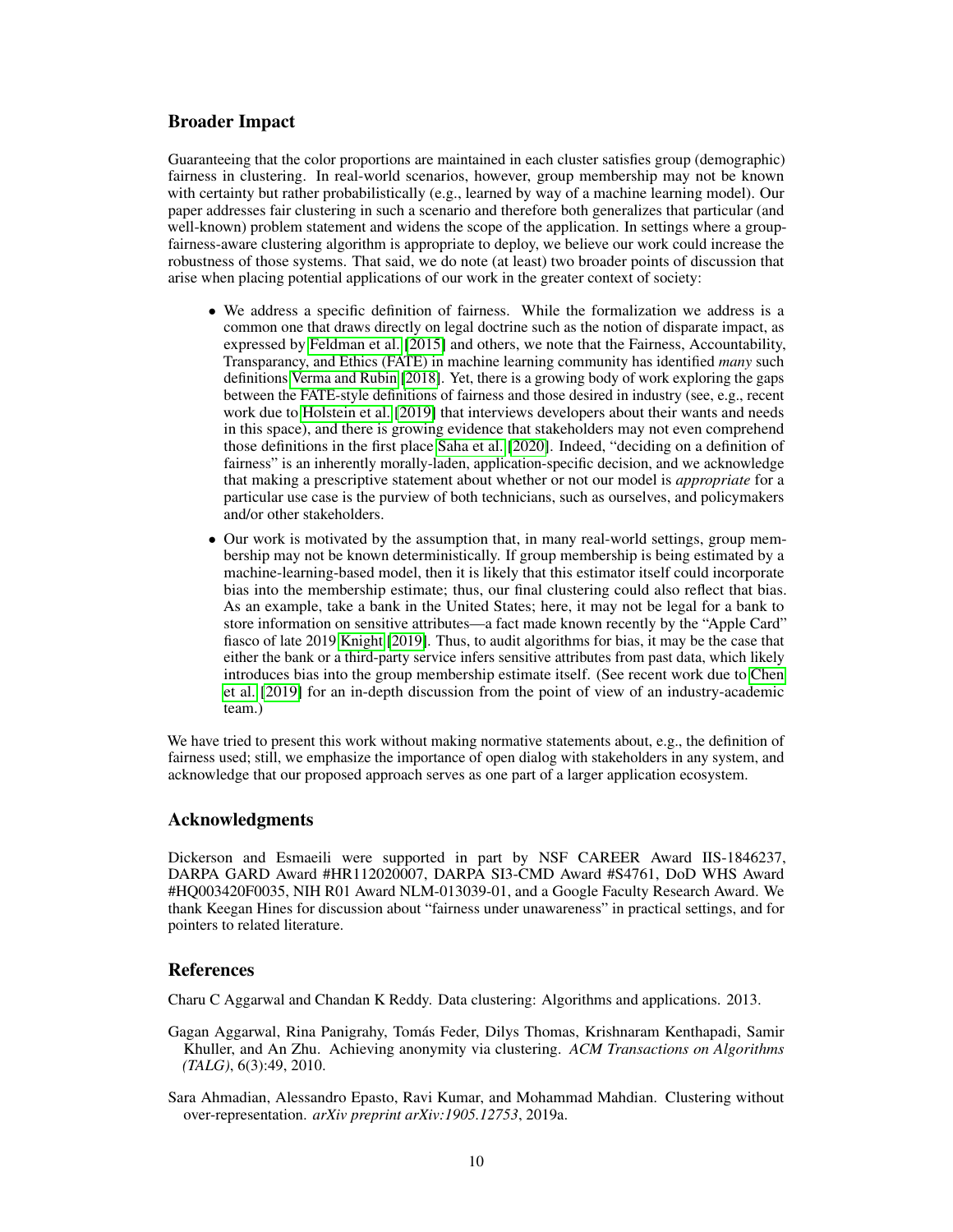- <span id="page-10-8"></span>Sara Ahmadian, Ashkan Norouzi-Fard, Ola Svensson, and Justin Ward. Better guarantees for k-means and euclidean k-median by primal-dual algorithms. *SIAM Journal on Computing*, (0):FOCS17–97, 2019b.
- <span id="page-10-12"></span>Hyung-Chan An, Aditya Bhaskara, Chandra Chekuri, Shalmoli Gupta, Vivek Madan, and Ola Svensson. Centrality of trees for capacitated k-center. *Mathematical Programming*, 154(1-2): 29–53, 2015.
- <span id="page-10-1"></span>Julia Angwin, Jeff Larson, Surya Mattu, and Lauren Kirchner. Machine bias. *ProPublica, May*, 23: 2016, 2016.
- <span id="page-10-14"></span>David Arthur and Sergei Vassilvitskii. k-means++: The advantages of careful seeding. Technical report, Stanford, 2006.
- <span id="page-10-13"></span>Vijay Arya, Naveen Garg, Rohit Khandekar, Adam Meyerson, Kamesh Munagala, and Vinayaka Pandit. Local search heuristics for k-median and facility location problems. *SIAM Journal on computing*, 33(3):544–562, 2004.
- <span id="page-10-5"></span>Pranjal Awasthi, Matthäus Kleindessner, and Jamie Morgenstern. Effectiveness of equalized odds for fair classification under imperfect group information. *arXiv preprint arXiv:1906.03284*, 2019.
- <span id="page-10-10"></span>Arturs Backurs, Piotr Indyk, Krzysztof Onak, Baruch Schieber, Ali Vakilian, and Tal Wagner. Scalable fair clustering. In *International Conference on Machine Learning*, pages 405–413, 2019.
- <span id="page-10-9"></span>Suman K Bera, Deeparnab Chakrabarty, and Maryam Negahbani. Fair algorithms for clustering. *arXiv preprint arXiv:1901.02393*, 2019.
- <span id="page-10-3"></span>Ioana O Bercea, Martin Groß, Samir Khuller, Aounon Kumar, Clemens Rösner, Daniel R Schmidt, and Melanie Schmidt. On the cost of essentially fair clusterings. *arXiv preprint arXiv:1811.10319*, 2018.
- <span id="page-10-4"></span>Dan Biddle. *Adverse impact and test validation: A practitioner's guide to valid and defensible employment testing*. Gower Publishing, Ltd., 2006.
- <span id="page-10-0"></span>M. Bogen and A. Rieke. Help wanted: An examination of hiring algorithms, equity, and bias. Technical report, Upturn, 2018.
- <span id="page-10-7"></span>Jarosław Byrka, Thomas Pensyl, Bartosz Rybicki, Aravind Srinivasan, and Khoa Trinh. An improved approximation for k-median, and positive correlation in budgeted optimization. In *Proceedings of the twenty-sixth annual ACM-SIAM symposium on Discrete algorithms*, pages 737–756. SIAM, 2014.
- <span id="page-10-16"></span>Jiahao Chen, Nathan Kallus, Xiaojie Mao, Geoffry Svacha, and Madeleine Udell. Fairness under unawareness: Assessing disparity when protected class is unobserved. In *Proceedings of the Conference on Fairness, Accountability, and Transparency (FAT\*)*, pages 339–348, 2019.
- <span id="page-10-2"></span>Flavio Chierichetti, Ravi Kumar, Silvio Lattanzi, and Sergei Vassilvitskii. Fair clustering through fairlets. In *Advances in Neural Information Processing Systems*, pages 5029–5037, 2017.
- <span id="page-10-11"></span>Marek Cygan, MohammadTaghi Hajiaghayi, and Samir Khuller. Lp rounding for k-centers with non-uniform hard capacities. In *2012 IEEE 53rd Annual Symposium on Foundations of Computer Science*, pages 273–282. IEEE, 2012.
- <span id="page-10-15"></span>Michael Feldman, Sorelle A Friedler, John Moeller, Carlos Scheidegger, and Suresh Venkatasubramanian. Certifying and removing disparate impact. In *International Conference on Knowledge Discovery and Data Mining (KDD)*, pages 259–268, 2015.
- Rajiv Gandhi, Samir Khuller, Srinivasan Parthasarathy, and Aravind Srinivasan. Dependent rounding and its applications to approximation algorithms. *Journal of the ACM (JACM)*, 53(3):324–360, 2006.
- <span id="page-10-6"></span>Teofilo F. Gonzalez. Clustering to minimize the maximum intercluster distance. *Theoretical Computer Science*, 1985a. ISSN 0304-3975.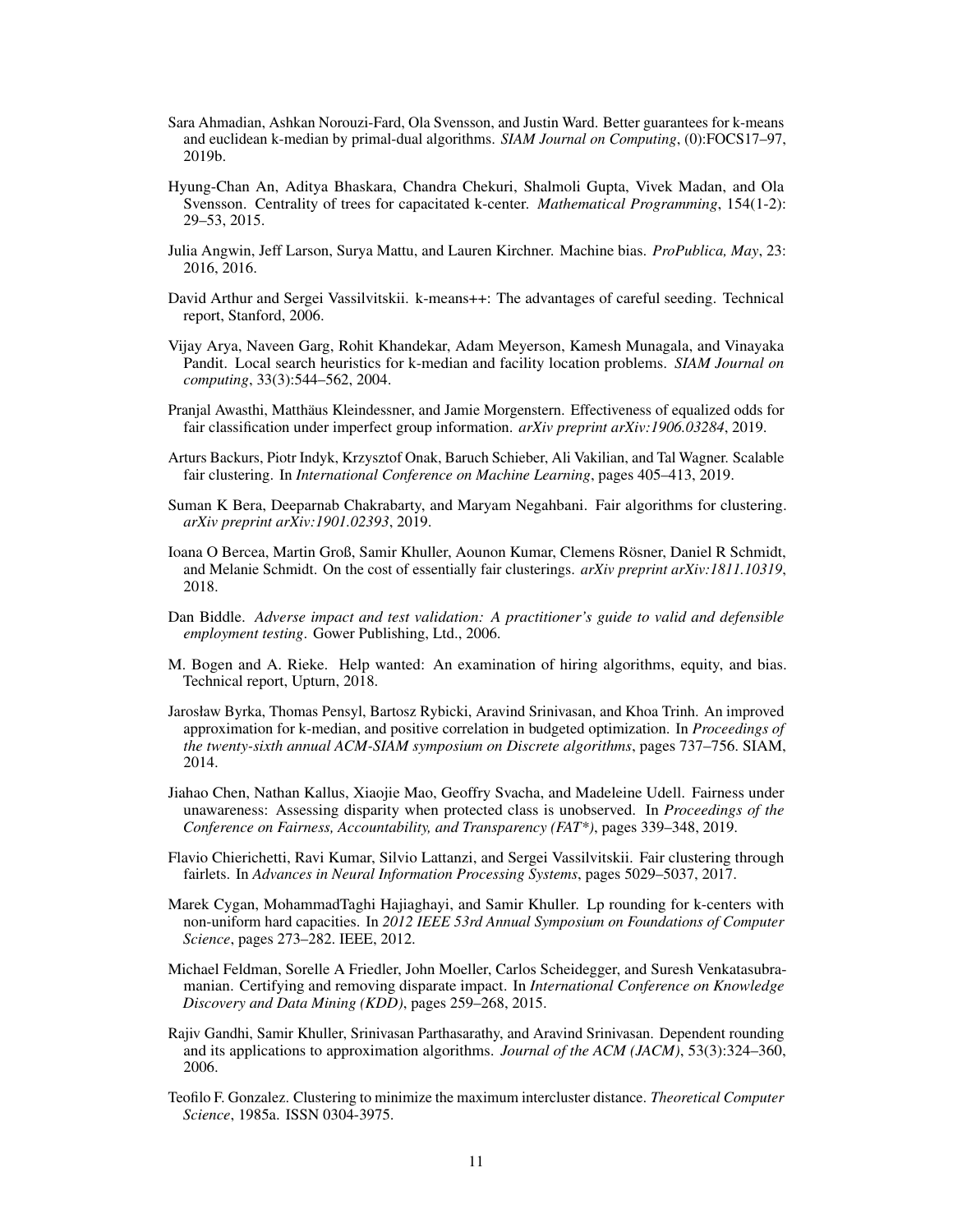- <span id="page-11-10"></span>Teofilo F Gonzalez. Clustering to minimize the maximum intercluster distance. *Theoretical Computer Science*, 38:293–306, 1985b.
- <span id="page-11-12"></span>Aric Hagberg, Dan Schult, Pieter Swart, D Conway, L Séguin-Charbonneau, C Ellison, B Edwards, and J Torrents. Networkx. high productivity software for complex networks. *Webová strá nka https://networkx. lanl. gov/wiki*, 2013.
- <span id="page-11-3"></span>Moritz Hardt, Eric Price, and Nathan Srebro. Equality of opportunity in supervised learning. In *Proceedings of the 30th International Conference on Neural Information Processing Systems*, NIPS'16, page 3323–3331, Red Hook, NY, USA, 2016. Curran Associates Inc. ISBN 9781510838819.
- <span id="page-11-5"></span>Dorit S. Hochbaum and David B. Shmoys. A best possible heuristic for the k-center problem. *Math. Oper. Res.*, May 1985. ISSN 0364-765X.
- <span id="page-11-6"></span>Dorit S. Hochbaum and David B. Shmoys. A unified approach to approximation algorithms for bottleneck problems. *J. ACM*, May 1986. ISSN 0004-5411.
- <span id="page-11-17"></span>Kenneth Holstein, Jennifer Wortman Vaughan, Hal Daumé III, Miro Dudik, and Hanna Wallach. Improving fairness in machine learning systems: What do industry practitioners need? In *Proceedings of the Conference on Human Factors in Computing Systems (CHI)*, 2019.
- <span id="page-11-7"></span>Lingxiao Huang, Shaofeng Jiang, and Nisheeth Vishnoi. Coresets for clustering with fairness constraints. In *Advances in Neural Information Processing Systems 32*, pages 7587–7598. Curran Associates, Inc., 2019.
- <span id="page-11-4"></span>Matthew Joseph, Michael Kearns, Jamie Morgenstern, and Aaron Roth. Fairness in learning: Classic and contextual bandits. In *Proceedings of the 30th International Conference on Neural Information Processing Systems*, NIPS'16, page 325–333, Red Hook, NY, USA, 2016. Curran Associates Inc. ISBN 9781510838819.
- <span id="page-11-8"></span>Nathan Kallus, Xiaojie Mao, and Angela Zhou. Assessing algorithmic fairness with unobserved protected class using data combination. *arXiv preprint arXiv:1906.00285*, 2019.
- <span id="page-11-9"></span>Samir Khuller and Yoram J Sussmann. The capacitated k-center problem. *SIAM Journal on Discrete Mathematics*, 13(3):403–418, 2000.
- <span id="page-11-18"></span>Will Knight. The Apple Card didn't 'see' gender—and that's the problem. *Wired*, 2019.
- <span id="page-11-15"></span>Ron Kohavi. Scaling up the accuracy of naive-bayes classifiers: A decision-tree hybrid. In *Kdd*, volume 96, pages 202–207, 1996.
- <span id="page-11-0"></span>Heidi Ledford. Millions of black people affected by racial bias in health-care algorithms. *Nature*, 574(7780):608, 2019.
- <span id="page-11-2"></span>Binh Thanh Luong, Salvatore Ruggieri, and Franco Turini. K-nn as an implementation of situation testing for discrimination discovery and prevention. In *Proceedings of the 17th ACM SIGKDD International Conference on Knowledge Discovery and Data Mining*, KDD '11, page 502–510, New York, NY, USA, 2011. Association for Computing Machinery. ISBN 9781450308137. doi: 10.1145/2020408.2020488. URL <https://doi.org/10.1145/2020408.2020488>.
- <span id="page-11-11"></span>IBM CPLEX User's Manual. Version 12 release 7. *IBM ILOG CPLEX Optimization*, 2016.
- <span id="page-11-16"></span>Christopher Meek, Bo Thiesson, and David Heckerman. The learning-curve sampling method applied to model-based clustering. *Journal of Machine Learning Research*, 2(Feb):397–418, 2002.
- <span id="page-11-1"></span>Ninareh Mehrabi, Fred Morstatter, Nripsuta Saxena, Kristina Lerman, and Aram Galstyan. A survey on bias and fairness in machine learning, 2019.
- <span id="page-11-14"></span>Sérgio Moro, Paulo Cortez, and Paulo Rita. A data-driven approach to predict the success of bank telemarketing. *Decision Support Systems*, 62:22–31, 2014.
- <span id="page-11-13"></span>Fabian Pedregosa, Gaël Varoquaux, Alexandre Gramfort, Vincent Michel, Bertrand Thirion, Olivier Grisel, Mathieu Blondel, Peter Prettenhofer, Ron Weiss, Vincent Dubourg, et al. Scikit-learn: Machine learning in python. *Journal of machine learning research*, 12(Oct):2825–2830, 2011.